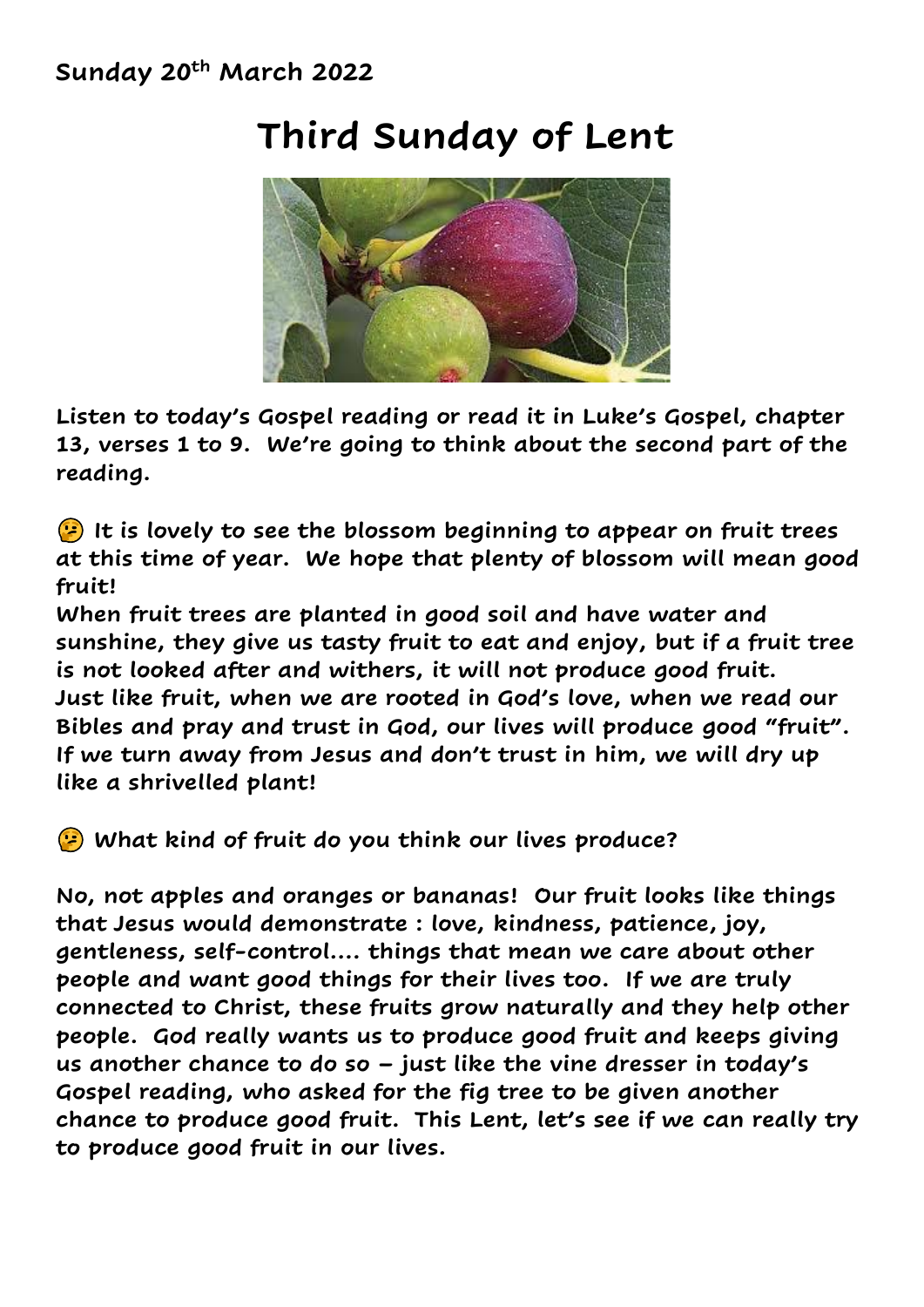#### **A prayer for this week:**

**Dear God, we thank you for your love for us and your patience with us when we turn away from you. Please help us to grow in you so that we can produce good fruit. Amen.** 

## **Living a Fruitful Life**

" 'Sir,' the man replied, 'leave it alone for one more year, and I'll dig around it and fertilize it. If it bears fruit next year, fine! If not, then cut it down.' " Luke 13:8-9 (NIV) Based on Luke 13:1-9



K E Q J O S E L E H D I G G A ZODTHJCAAIAYLPL O U B O G Z R T L O O K J A O L D A L V I N E Y A R D T R N WEEDPTRCSLXJLA E Z K X X R H L O X B K S P B **V** F R U I T R V H K R R B O L V VVYLF E R I  $\mathsf{L}$  $\mathbf I$ Z E E  $T$ W G P U D E K A F X O L P Z K A H R K T S Y E A R S F O D G E MTUSDEYQLCNNUE N F C I G O O W O E M I O R K G  $\mathsf{S}$ S B F KIWLAFLTL  $\mathbf{I}$ 7 LMANLNV DSVF  $\mathsf{C}$ 7  $\mathbf{I}$ П P L ANTEDWEPMHZH -1.

| LEAVE           | PARABLE    | <b>FRUIT</b>   | LOOK             | THREE        |
|-----------------|------------|----------------|------------------|--------------|
| <b>VINEYARD</b> | <b>MAN</b> | SOIL           | <b>FERTILIZE</b> | FIG          |
| <b>TOLD</b>     | TREE       | <b>DIG</b>     | <b>FIND</b>      | <b>DOWN</b>  |
| <b>YEARS</b>    | USE.       | <b>PLANTED</b> | CUT              | <b>ALONE</b> |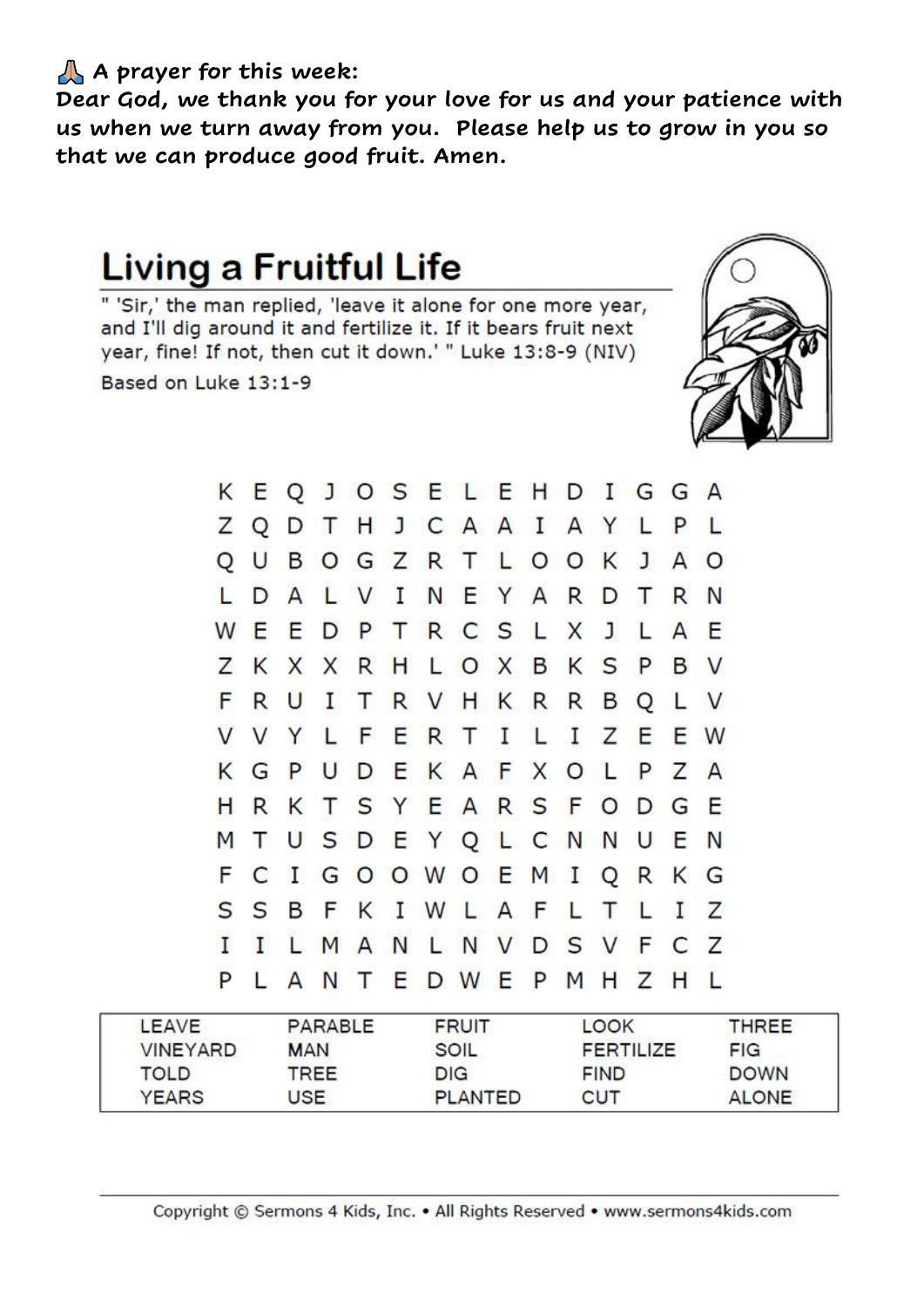# **Living a Fruitful Life**

" 'Sir,' the man replied, 'leave it alone for one more year, and I'll dig around it and fertilize it. If it bears fruit next year, fine! If not, then cut it down.' " Luke 13:8-9 (NIV)

Based on Luke 13:1-9





### **ACROSS**

- 2. The sweet, pear-shaped, fruit of a plant found in Bible lands.
- 4. A simple story teaching a moral or religious lesson.
- 6. The top layer of the earth's surface favorable to plant growth.
- 8. To spread a something on land or plants to help plants grow.

### **DOWN**

- 1. An area of ground planted with vines and fruit trees.
- 3. The usually sweet-tasting part of a tree which can be eaten.
- 5. A large plant with a trunk, limbs, branches, and leaves.
- 7. To break up and move dirt using a shovel

| DIC <sup>1</sup> | <b>INEYARD</b> |      | DAPIE |
|------------------|----------------|------|-------|
| <b>FIG</b>       |                | ווחף | - PI  |